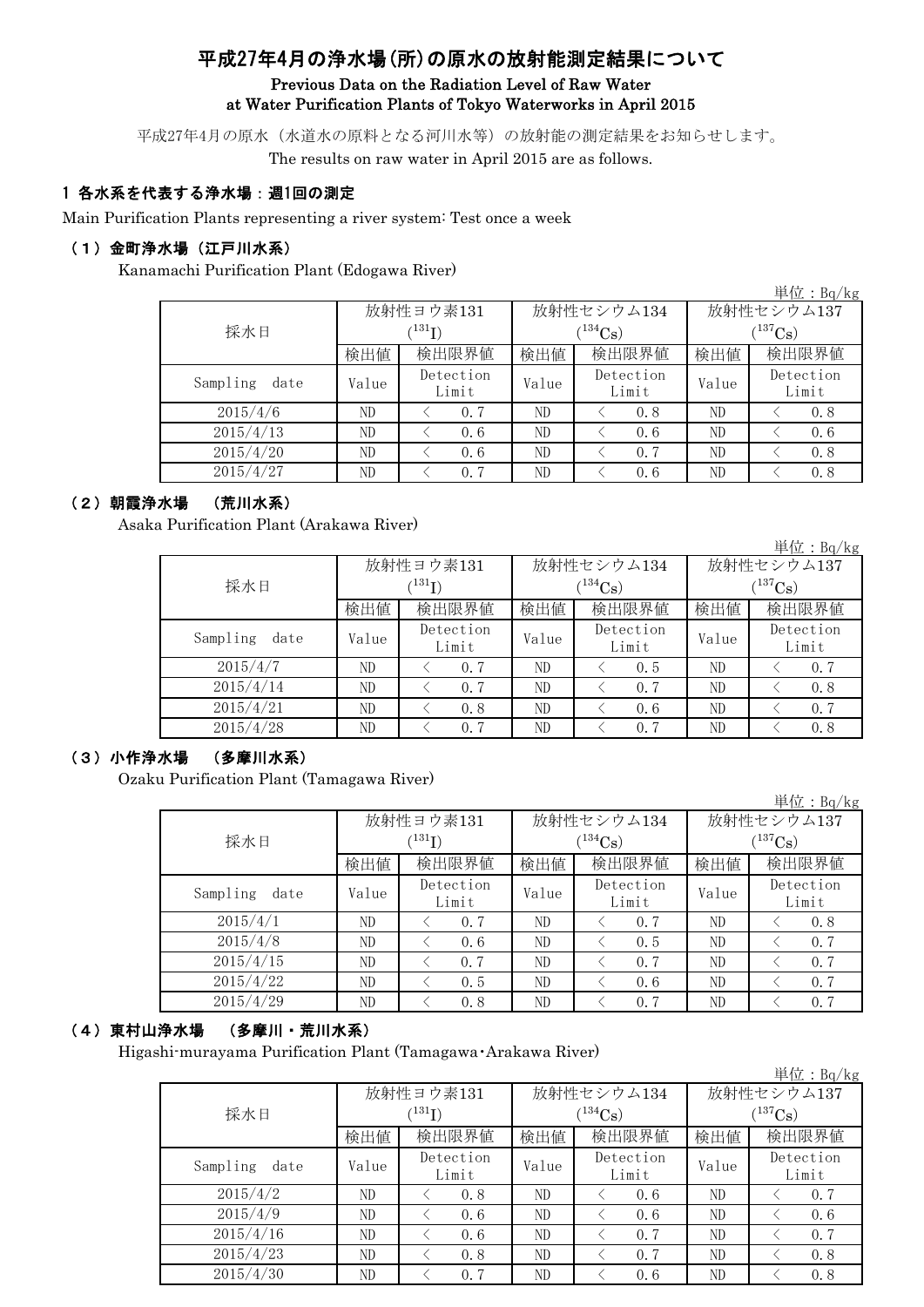## (5)長沢浄水場 (相模川水系)

Nagasawa Purification Plant (Sagamigawa River)

|                  |       |                            |       |                    |              | 単位: Bq/kg          |  |  |
|------------------|-------|----------------------------|-------|--------------------|--------------|--------------------|--|--|
|                  |       | 放射性ヨウ素131                  |       | 放射性セシウム134         | 放射性セシウム137   |                    |  |  |
| 採水日              |       | $^{\prime131} \mathrm{I})$ |       | $(134)$ Cs)        | $(^{137}Cs)$ |                    |  |  |
|                  | 検出値   | 検出限界値                      | 検出値   | 検出限界値              | 検出値          | 検出限界値              |  |  |
| Sampling<br>date | Value | Detection<br>Limit         | Value | Detection<br>Limit | Value        | Detection<br>Limit |  |  |
| 2015/4/3         | ND    | 0.7                        | ND    | 0.5                | ND           | 0, 6               |  |  |
| 2015/4/10        | ND.   | 0.6                        | ND    | 0.6                | ND           | 0.7                |  |  |
| 2015/4/17        | ND    | 0.6                        | ND    | 0.8                | ND           | 0.8                |  |  |
| 2015/4/24        | ND    | 0.6                        | ND    | 0.6                | ND           | 0.7                |  |  |

# 2 その他の主要浄水場:概ね月1回の測定

Other Main Purification Plants: Test mostly once a month

|                     |                            |                  |          |                          |          |                                     |                            | 単位:Bq/kg           |  |
|---------------------|----------------------------|------------------|----------|--------------------------|----------|-------------------------------------|----------------------------|--------------------|--|
| 浄水所                 | 水源                         | 採水日              |          | 放射性ヨウ素131<br>$(^{131}I)$ |          | 放射性セシウム134<br>$(^{134}\mathrm{Cs})$ | 放射性セシウム137<br>$(^{137}Cs)$ |                    |  |
|                     |                            |                  | 検出値      | 検出限界値                    | 検出値      | 検出限界値                               | 検出値                        | 検出限界値              |  |
| Monitoring<br>point | Water<br>resource          | Sampling<br>date | Value    | Detection<br>Limit       | Value    | Detection<br>Limit                  | Value                      | Detection<br>Limit |  |
| 砧<br>Kinuta         | 多摩川水系<br>Tamagawa<br>River | 2015/4/1         | ND       | 0.7<br>$\langle$         | ND       | 0.7<br>$\lt$                        | ND                         | 0.9<br>$\langle$   |  |
| 境<br>Sakai          | 多摩川水系<br>Tamagawa<br>River | 2015/4/2         | ND       | 0.6<br>$\langle$         | ND       | 0.7<br>$\langle$                    | ND                         | 0.7<br>$\lt$       |  |
| 三郷<br>Misato        | 江戸川水系<br>Edogawa<br>River  | 2015/4/7         | $\rm ND$ | 0.7<br>$\lt$             | $\rm ND$ | 0.8<br>$\langle$                    | ND                         | 0.6<br>$\lt$       |  |
| 三園<br>Misono        | 荒川水系<br>Arakawa<br>River   | 2015/4/7         | $\rm ND$ | 0.8<br>$\lt$             | $\rm ND$ | 0.6<br>$\langle$                    | $\rm ND$                   | 0.8<br>$\lt$       |  |
| 砧下<br>Kinutashimo   | 多摩川水系<br>Tamagawa<br>River | 2015/4/8         | ND       | 0.9<br>$\lt$             | ND       | 0.9<br>$\lt$                        | ND                         | 0.9<br>$\lt$       |  |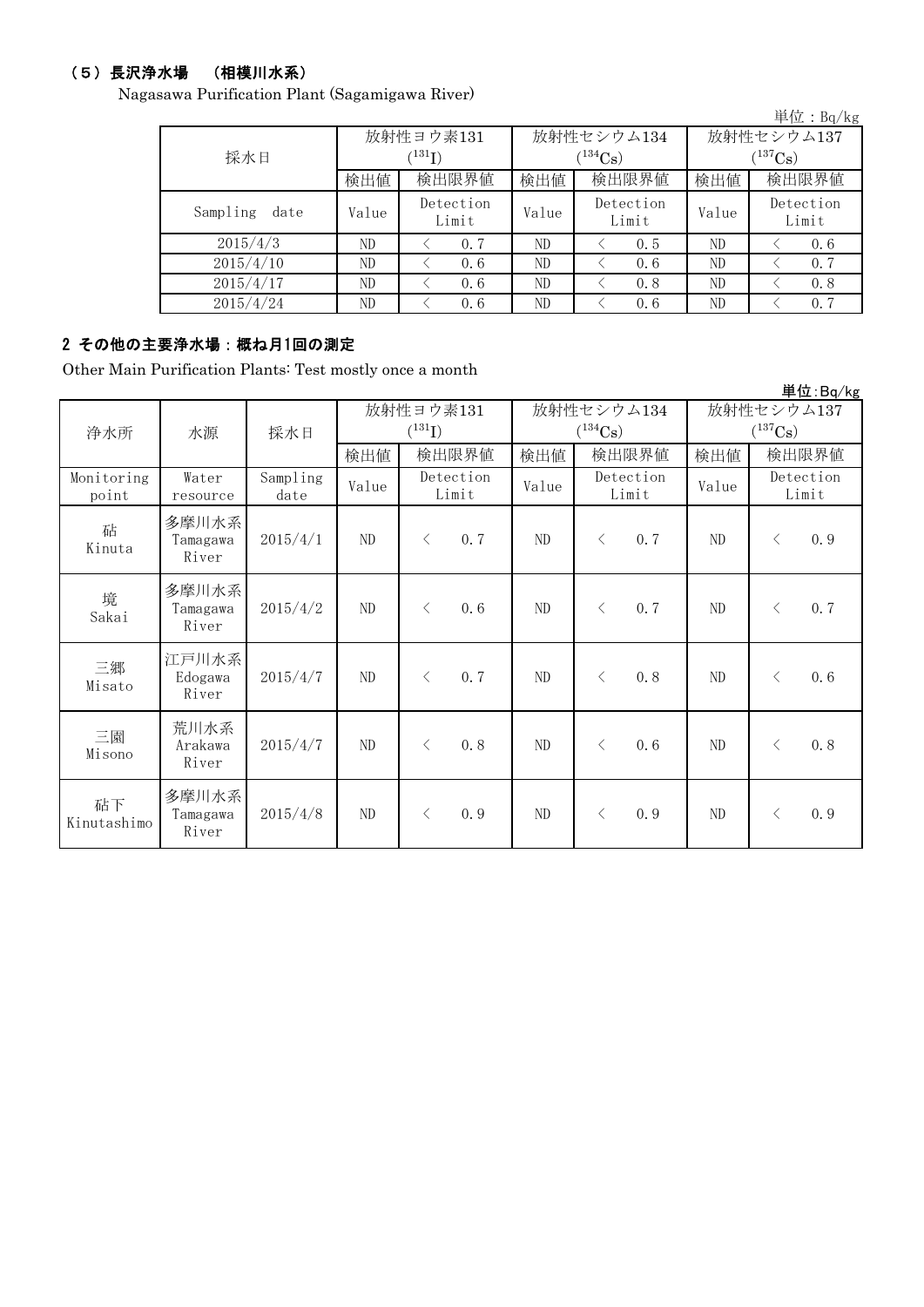## 3 多摩地区等の表流水・伏流水・浅井戸を水源とする浄水所:概ね月1回の測定

Water purification plants using surface water, subsoil water, or shallow well water in Tama Area: Test mostly once a month

| 単位: Bq/kg        |                  |                |                                     |       |                    |                       |                    |  |  |
|------------------|------------------|----------------|-------------------------------------|-------|--------------------|-----------------------|--------------------|--|--|
|                  |                  | 放射性ヨウ素131      |                                     |       | 放射性セシウム134         | 放射性セシウム137            |                    |  |  |
| 浄水所              | 採水日              | $(^{131}I)$    |                                     |       | $(^{134}Cs)$       | $(^{137}\mathrm{Cs})$ |                    |  |  |
|                  |                  | 検出値            | 検出限界値                               | 検出値   | 検出限界値              | 検出値                   | 検出限界値              |  |  |
| Monitoring point | Sampling<br>date | Value          | Detection<br>Limit                  | Value | Detection<br>Limit | Value                 | Detection<br>Limit |  |  |
| 戸倉<br>Tokura     | 2015/4/8         | ND             | 0.8<br>$\langle$                    | ND    | $\langle$<br>0, 7  | ND                    | 0.8<br>$\langle$   |  |  |
| 乙津<br>Ottsu      | 2015/4/8         | ND             | 0.7<br>$\langle$                    | ND    | $\langle$<br>0, 7  | ND                    | 0.8<br>$\langle$   |  |  |
| 日原<br>Nippara    | 2015/4/14        | $\rm ND$       | $\lt$<br>0.7                        | ND    | 0, 8<br>$\langle$  | ND                    | 0.8<br>$\lt$       |  |  |
| 氷川<br>Hikawa     | 2015/4/14        | $\rm ND$       | 0.8<br>$\lt$                        | ND    | $\langle$<br>0.6   | ND                    | 0.7<br>$\lt$       |  |  |
| 棚沢<br>Tanasawa   | 2015/4/16        | ND             | $\langle$<br>0.8                    | ND    | 0, 8<br>$\lt$      | ND                    | 0.7<br>$\langle$   |  |  |
| 大丹波<br>0taba     | 2015/4/16        | N <sub>D</sub> | $\langle$<br>0.7                    | ND    | $\langle$<br>0, 5  | N <sub>D</sub>        | 0.7<br>$\langle$   |  |  |
| 深沢<br>Fukasawa   | 2015/4/21        | N <sub>D</sub> | 0.8<br>$\left\langle \right\rangle$ | ND    | 0.5<br>$\langle$   | ND                    | 0.6<br>$\langle$   |  |  |
| 小河内<br>Ogouchi   | 2015/4/22        | ND             | $\langle$<br>0.6                    | ND    | 0.6<br>$\lt$       | ND                    | $\langle$<br>0.6   |  |  |
| 桧村<br>Himura     | 2015/4/22        | ND             | 0.7<br>$\langle$                    | ND    | 0.8<br>$\langle$   | ND                    | 0.8<br>$\langle$   |  |  |

### <表流水を水源とする浄水所> <surface water>

## <伏流水を水源とする浄水所> <subsoil water>

| 単位: $Bq/kg$           |                  |                |                                     |                |                       |                |                    |  |  |  |
|-----------------------|------------------|----------------|-------------------------------------|----------------|-----------------------|----------------|--------------------|--|--|--|
|                       |                  | 放射性ヨウ素131      |                                     |                | 放射性セシウム134            | 放射性セシウム137     |                    |  |  |  |
| 浄水所                   | 採水日              |                | $(^{131}I)$                         |                | $(^{134}\mathrm{Cs})$ |                | $(^{137}Cs)$       |  |  |  |
|                       |                  | 検出値            | 検出限界値                               | 検出値            | 検出限界値                 | 検出値            | 検出限界値              |  |  |  |
| Monitoring point      | Sampling<br>date | Value          | Detection<br>Limit                  | Value          | Detection<br>Limit    | Value          | Detection<br>Limit |  |  |  |
| 千ヶ瀬第二<br>Chigasedaini | 2015/4/9         | ND             | $\langle$<br>0.7                    | ND             | 0, 7<br>$\langle$     | N <sub>D</sub> | 0.7<br>$\lt$       |  |  |  |
| 日向和田<br>Hinatawada    | 2015/4/9         | ND             | $\langle$<br>0.8                    | N <sub>D</sub> | 0, 6<br>$\lt$         | N <sub>D</sub> | 0.8<br>$\langle$   |  |  |  |
| 成木<br>Nariki          | 2015/4/15        | ND             | $\langle$<br>0.7                    | ND             | 0.7<br>$\langle$      | ND             | 0.7<br>$\lt$       |  |  |  |
| 二俣尾<br>Futamatao      | 2015/4/15        | ND             | $\langle$<br>0, 8                   | ND             | $\langle$<br>0, 6     | N <sub>D</sub> | 0.9<br>$\lt$       |  |  |  |
| 高月<br>Takatsuki       | 2015/4/20        | ND             | $\langle$<br>0.8                    | ND             | $\langle$<br>0.6      | ND             | 0.7<br>$\lt$       |  |  |  |
| 沢井第一<br>Sawaidaiichi  | 2015/4/23        | N <sub>D</sub> | $\langle$<br>0.6                    | N <sub>D</sub> | 0, 7<br>$\langle$     | N <sub>D</sub> | 0.8<br>$\langle$   |  |  |  |
| 沢井第二<br>Sawaidaini    | 2015/4/23        | ND             | 0.8<br>$\left\langle \right\rangle$ | ND             | 0, 6<br>$\lt$         | N <sub>D</sub> | 0.8<br>$\langle$   |  |  |  |
| 御岳山<br>Mitakesann     | 2015/4/28        | ND             | $\lt$<br>0.7                        | ND             | $\langle$<br>0.4      | N <sub>D</sub> | 0.6<br>$\lt$       |  |  |  |